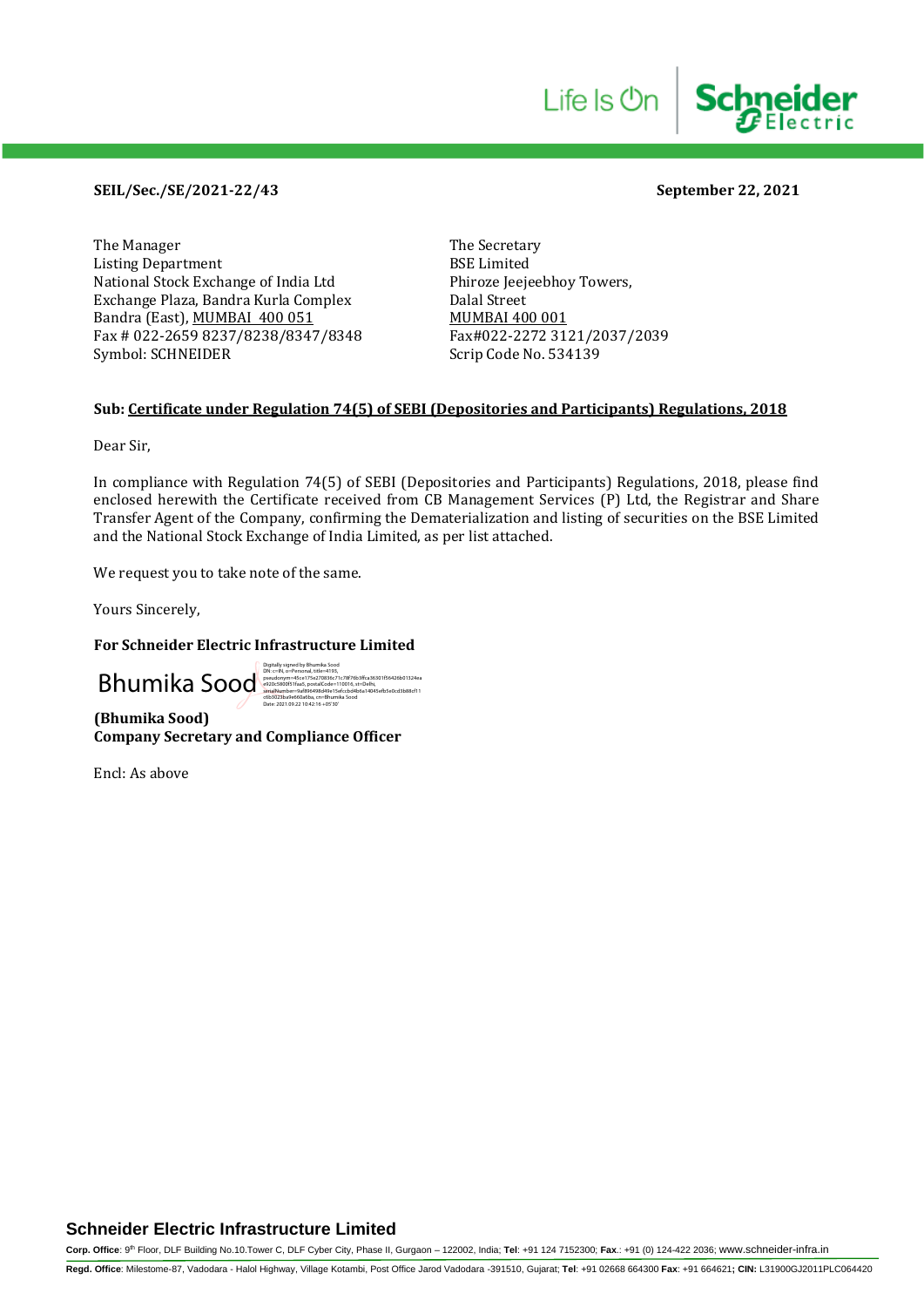

# **TO WHOM IT MAY CONCERN**

In compliance of Regulation 74(5) of SEBI (Depositories and Participants) Regulations, 2018 [erstwhile Regulation 54(5) of SEBI (Depositories and Participants) Regulations, 1996], we certify that

- (i) the securities comprised in the certificate(s) as per list attached have been listed on the BSE Limited and the National Stock Exchange of India Limited.
- (ii) the said share certificate(s) have/has been mutilated and cancelled after due verification of record maintained by us.
- (iii) the name of the depositories have been substituted as the registered owner of the shares comprised in the said certificate in the record of the Company maintained by us within the stipulated period.

**For C B Management Services (P) Ltd. Registrars**

Date : 20.09.2021